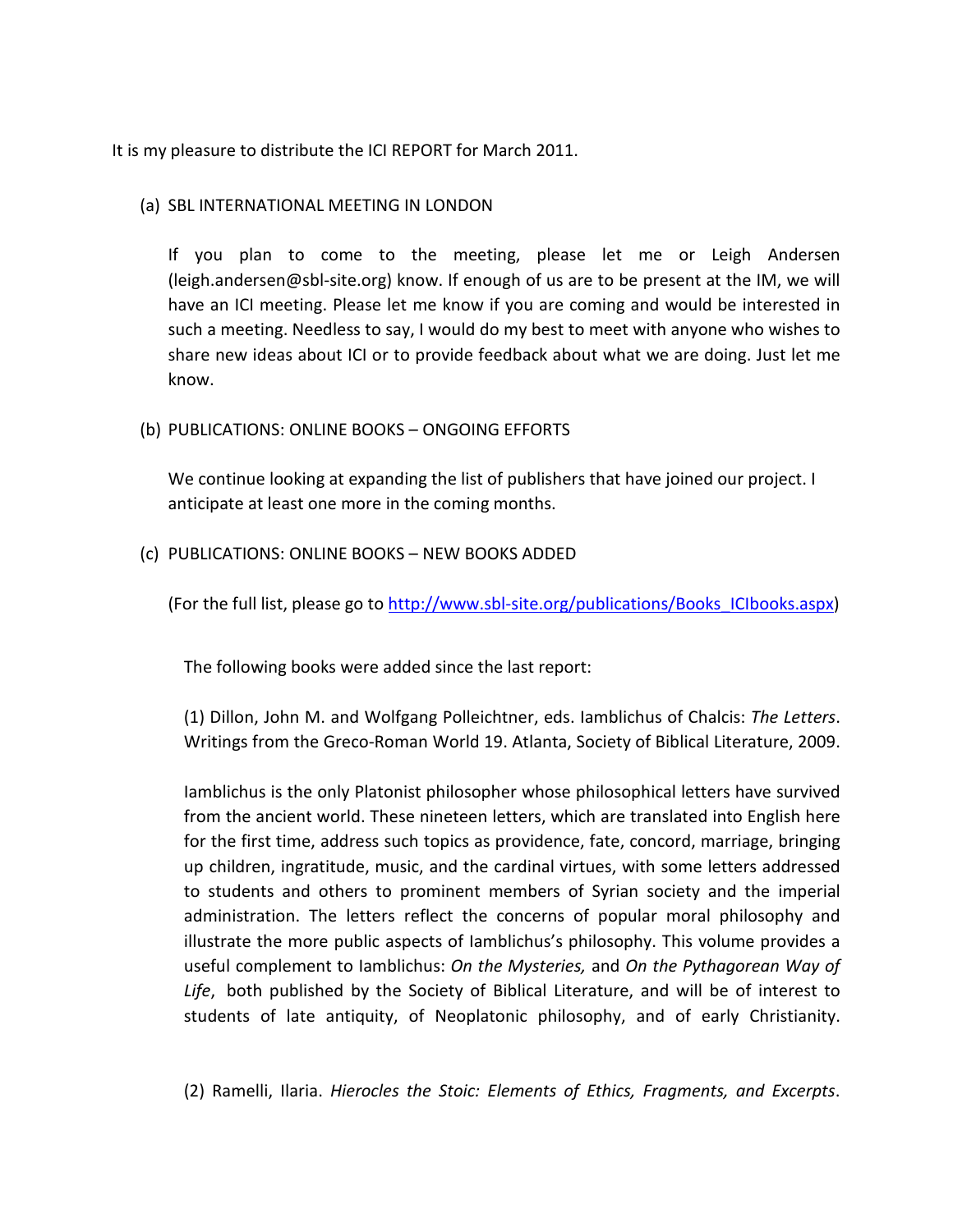Translated by David Konstan. Writings from the Greco-Roman World 28. Atlanta, Society of Biblical Literature, 2009.

Hierocles, the Stoic philosopher of the early imperial age, is a crucial witness to Middle and Neo-Stoicism, especially with regard to their ethical philosophy.In this volume, all of Hierocles' surviving works are translated into English for the first time, with the original Greek and a facing English translation: the Elements of Ethics, preserved on papyrus, along with all fragments and excerpts from the treatise On Duties, collected by Stobaeus in the fifth century C.E. and dealing mainly with social relationships, marriage, household, and family. In addition, Ramelli's introductory essay demonstrates how Hierocles was indebted to the Old Stoa and how he modified its doctrines in accord with Middle Stoicism and further developments in philosophy as well as his personal views. Finally, Ramelli's extensive commentary on Hierocles' works clarifies philosophical questions raised by the text and provides rich and updated references to existing scholarship.

(3) Thomas, Samuel I. *The "Mysteries" of Qumran: Mystery, Secrecy, and Esotericism in the Dead Sea Scrolls.* Early Judaism and Its Literature 25. Atlanta, Society of Biblical Literature, 2009.

This volume provides a new interpretation of the functions of "mystery" language and secrecy in the Qumran scrolls. The texts preserved and composed at Qumran by the apocalyptic group known as the Yahad display an interest in revelation, interpretation, and ritual practice, and attest to the active cultivation of esoteric arts such as astrology and astronomy, physiognomy, and therapeutic "magic." Much like its Babylonian priestly-scribal counterparts, the Yahad fostered and guarded its "mysteries"—its store of special knowledge available only to the elect—and used "mystery" terminology (especially *raz*) to claim authority and to erect social boundaries around themselves as the "men of the vision" and the "house of holiness." The "Mysteries" of Qumran offers an in-depth semantic analysis of relevant terminology and integrates social-scientific and intellectual-history approaches in focusing on an important motif in the Dead Sea Scrolls.

(4) Ritner, Robert K, trans. *The Libyan Anarchy: Inscriptions from Egypt's Third Intermediate Period* Writings from the Ancient World 21. Atlanta, Society of Biblical Literature, 2009.

Contemporary with the Israelite kingdom of Solomon and David, the Nubian conqueror Piye (Piankhy), and the Assyrian Assurbanipal, Egypt's Third Intermediate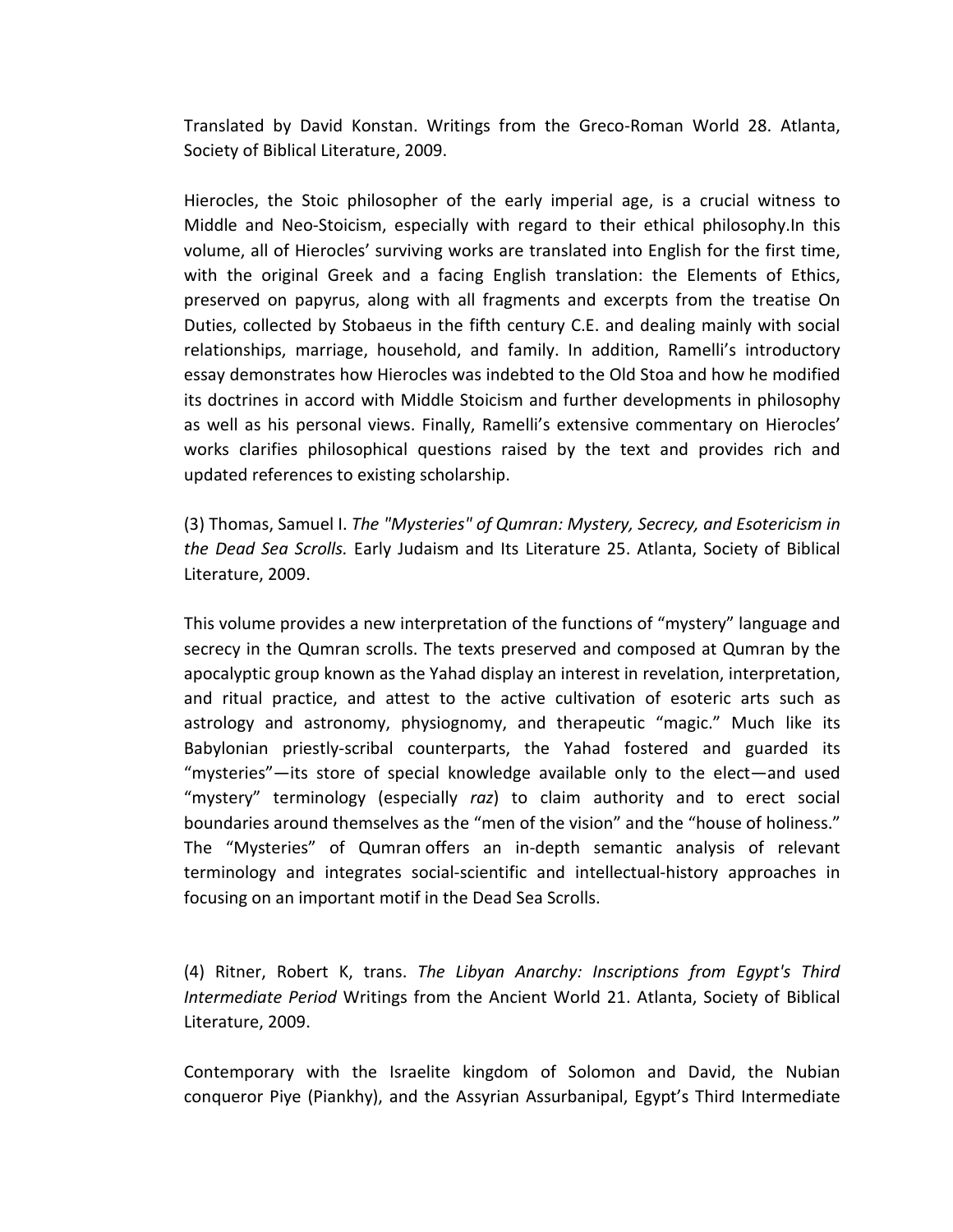Period is of critical interest not only to Egyptologists but also to biblical historians, Africanists, and Assyriologists. Spanning six centuries and as many dynasties, the turbulent era extended from approximately 1100 to 650 B.C.E. This volume, the first extensive collection of Third Intermediate Period inscriptions in any language, includes the primary sources for the history, society, and religion of Egypt during this complicated period, when Egypt was ruled by Libyan and Nubian dynasties and had occasional relations with Judah and the encroaching, and finally invading, Assyrian Empire. It includes the most significant texts of all genres, newly translated and revised. This volume will serve as a source book and companion for the most thorough study of the history of the period, Kitchen's *The Third Intermediate Period in Egypt*.

(5) Runia, David T. and Gregory E. Sterling, eds. *The Studia Philonica Annual: Studies in Hellenistic Judaism, Volume XXI, 2009*. Atlanta: Society of Biblical Literature, 2009.

The Studia Philonica Annual is a scholarly journal devoted to furthering the study of Hellenistic Judaism, in particular the writings and thought of the Hellenistic-Jewish writer Philo of Alexandria (circa 15 B.C.E. to circa 50 C.E.). Articles in this issue are David T. Runia, "The Theme of Flight and Exile in the Allegorical Thought-World of Philo of Alexandria"; Scott D. Mackie, "Seeing God in Philo of Alexandria: The Logos, the Powers, or the Existent One?"; Tzvi Novick, "Perspective, Paideia, and Accommodation in Philo"; Gregory E. Sterling, "How Do You Introduce Philo of Alexandria? The *Cambridge Companion to Philo*."

## (d) OPEN ACCESS PUBLICATIONS: ANEM/MACO

We anticipate the publication of two substantial volumes in the coming months.

### (e) EVENTS

The SBL maintains a significant list of events taking place anywhere in the globe. For the full list please go to http://www.sbl-site.org/meetings/events.aspx. Events that may be of interest to you include:

# June 21-24/2011 MELANESIAN ASSOCIATION OF THEOLOGICAL SCHOOLS (MATS) INAUGURAL CONFERENCE

Offers of papers are now invited. Abstracts of 250 words should be sent by post, fax, or email (as Word attachments) to: Ms. Sandra Iga, Secretary - School of Theology, Pacific Adventist University, Private Mail Bag, Boroko NCD, Papua New Guinea. Tel: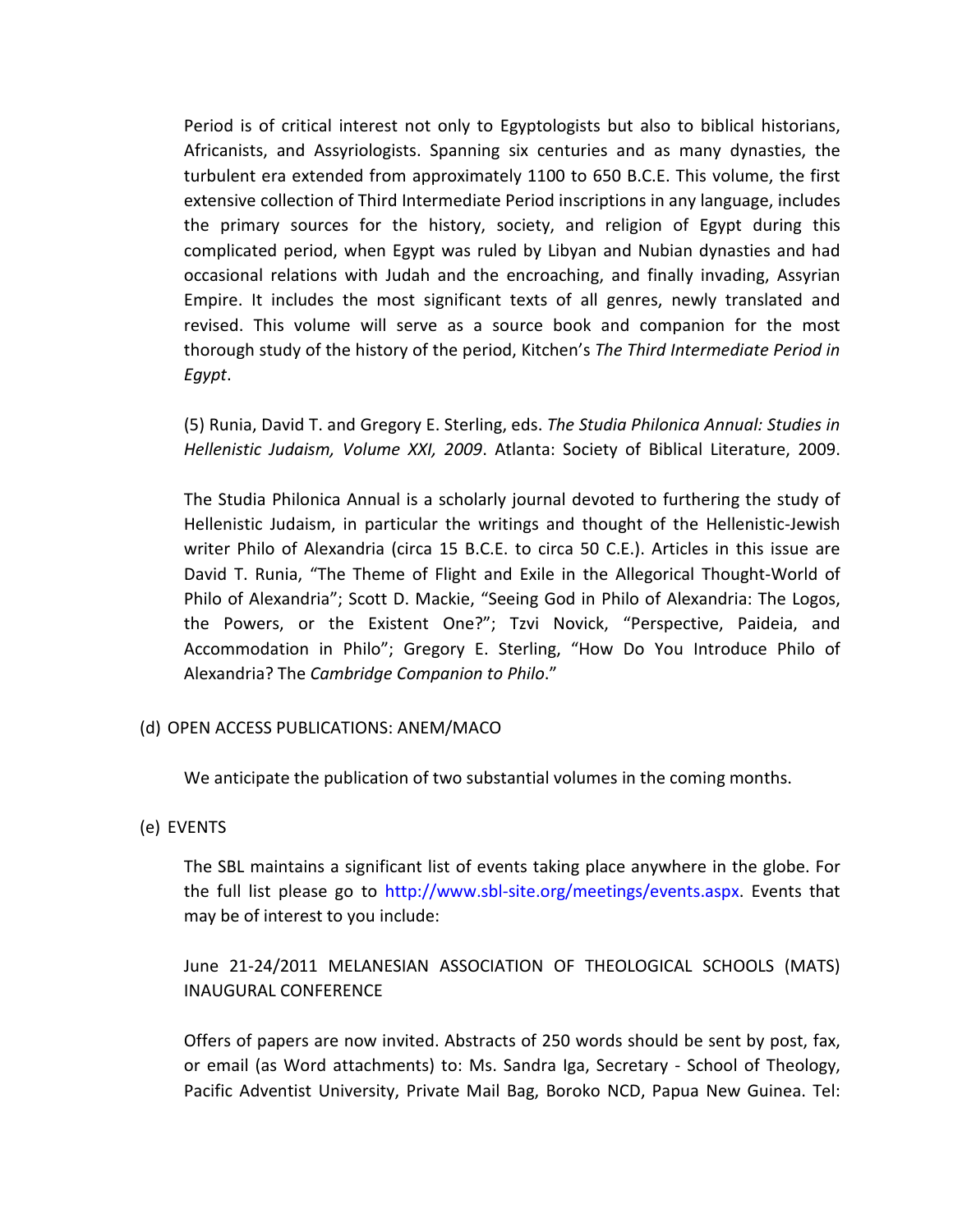(675) 328 0324/328 0342 Fax: (675) 328 1257 Email: sandra.iga@pau.ac.pg Papers will be accepted in four broad areas of theological enquiry – Old Testament, New Testament, Theology (Systematic and Historical), and Applied Theology (Ministry, Ethics, Missiology) – and presenters will be encouraged to submit expanded versions of their papers for publication in the *Melanesian Journal of Theology.* The last day for receipt of abstracts is 30 April 2011. It is envisaged that the MATS conference will become an annual gathering of educators and postgraduate students from the theological schools of Melanesia and the wider South Pacific. A meeting to reconstitute the association will be held on the last day of MATS 2011. From 2012 the conference will be hosted by other theological schools in Papua New Guinea and the South Pacific islands. For details and further information please contact Scott Charlesworth at sdchar@gmail.com

### July 1-2 EMPIRE, MIGRATION AND OCEANIC BIBLICAL INTERPRETATION

A conference of the Oceania Biblical Studies Association (OBSA) to be held at Malua Theological College in Samoa. The deadline for all paper proposals is May 31st, 2011. For further information, please contact Dr Nasili Vaka'uta (n.vakauta@auckland.ac.nz) or send an email to OBSAMail@gmail.com.

July 4-8/ 2011 SBL INTERNATIONAL MEETING, London, England (see above)

August 8-11 THE ANNUAL MEETING OF THE EUROPEAN ASSOCIATION OF BIBLICAL STUDIES (EABS), Thessaloniki, Greece. For information http://www.eabs.net/conf.aspx

### **Note:**

Please submit basic information about events to Sharon Johnson at sharon.johnson@sbl-site.org.

## (f) SBL MEMBERSHIP

Please renew your membership and encourage your colleagues and students to join the Society and to contribute to shaping its future. Students from ICI qualifying countries have to pay only US \$ 10 and scholars from the same countries only US \$ 15 to become full members. Anyone who wishes to become a member, and for whom this amount represents undue hardship, is encouraged to contact Leigh Andersen (leigh.andersen@sbl-site.org). Please contact also Navar Steed (navar.steed@sblsite. org) with any question related to this program.